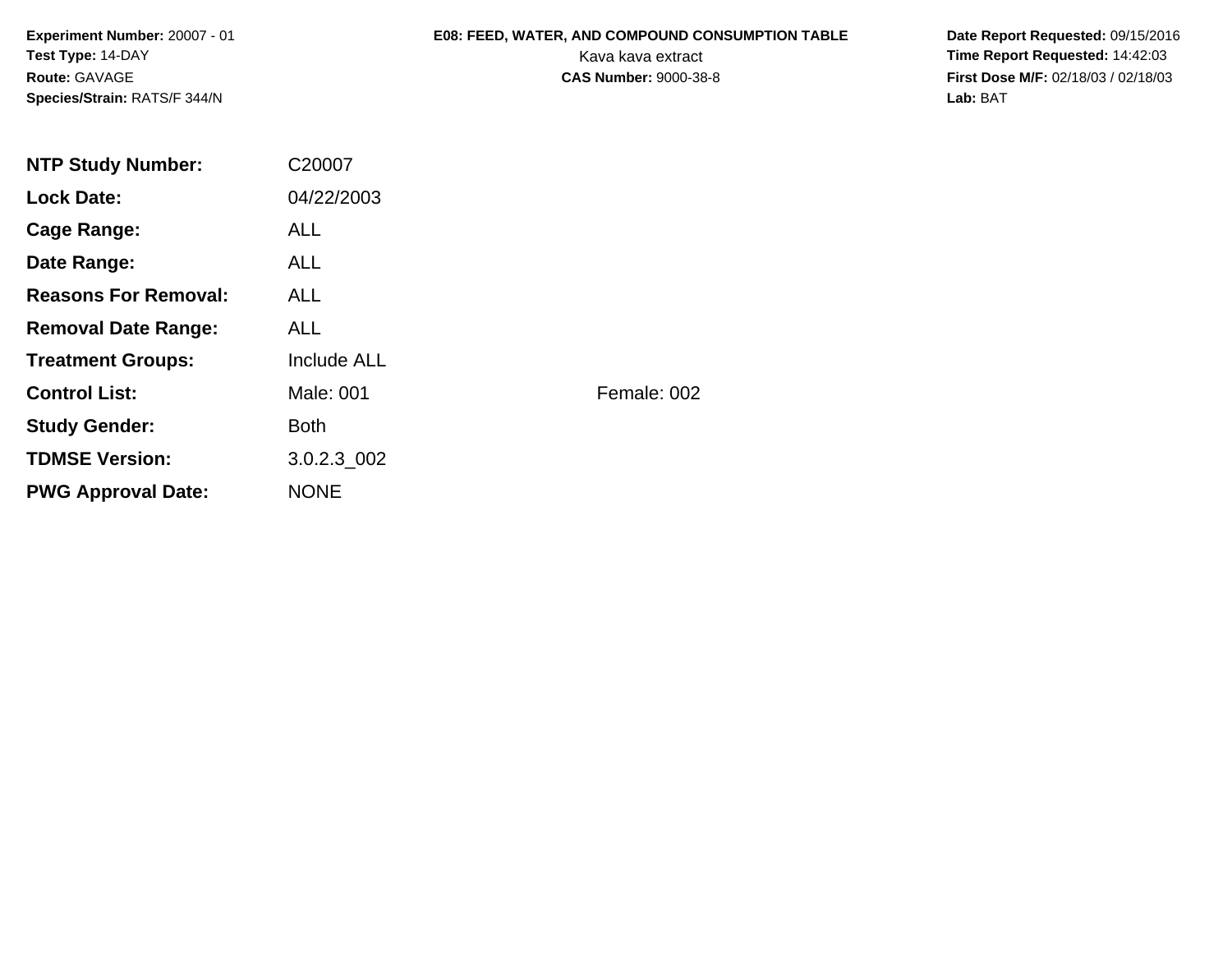**Experiment Number:** 20007 - 01**Test Type:** 14-DAY

## **E08: FEED, WATER, AND COMPOUND CONSUMPTION TABLE**

 **Date Report Requested:** 09/15/2016 Kava kava extract **Time Report Requested:** 14:42:03 **First Dose M/F:** 02/18/03 / 02/18/03 Lab: BAT **Lab:** BAT

**MALE**

|             | 0 G/KG                  |                      |                      |                          | 0.125 G/KG<br>.  |                      |                      |                   |               |              | 0.25 G/KG               |                             |                      |                          |               |              |
|-------------|-------------------------|----------------------|----------------------|--------------------------|------------------|----------------------|----------------------|-------------------|---------------|--------------|-------------------------|-----------------------------|----------------------|--------------------------|---------------|--------------|
| <b>WEEK</b> | <b>DAILY</b><br>FEED(G) | FEED<br><b>HOURS</b> | <b>BODY</b><br>WT(G) | <b>NUM</b><br><b>WTS</b> | DAILY<br>FEED(G) | FEED<br><b>HOURS</b> | <b>BODY</b><br>WT(G) | NUM<br><b>WTS</b> | DOSE.<br>CTRL | DOSE/<br>DAY | <b>DAILY</b><br>FEED(G) | <b>FEEL</b><br><b>HOURS</b> | <b>BODY</b><br>WT(G) | <b>NUM</b><br><b>WTS</b> | DOSE,<br>CTRL | DOSE/<br>DAY |
|             | 15.3<br>15.5            | 328<br>839           | 104.1<br>138.6       |                          | 15.3<br>15.2     | 328<br>839           | 103.0<br>137.1       |                   | 1.00<br>0.98  | 37.2<br>27.7 | 15.0<br>15.1            | 328<br>839                  | 102.9<br>134.7       |                          | 0.98<br>0.97  | 72.9<br>56.  |
|             | 16.9                    | 705                  |                      |                          | 17.0             | 705                  |                      |                   | 1.01          |              | م. ا.                   | 705                         |                      |                          | 1.03          |              |

# **Route:** GAVAGE

**Species/Strain:** RATS/F 344/N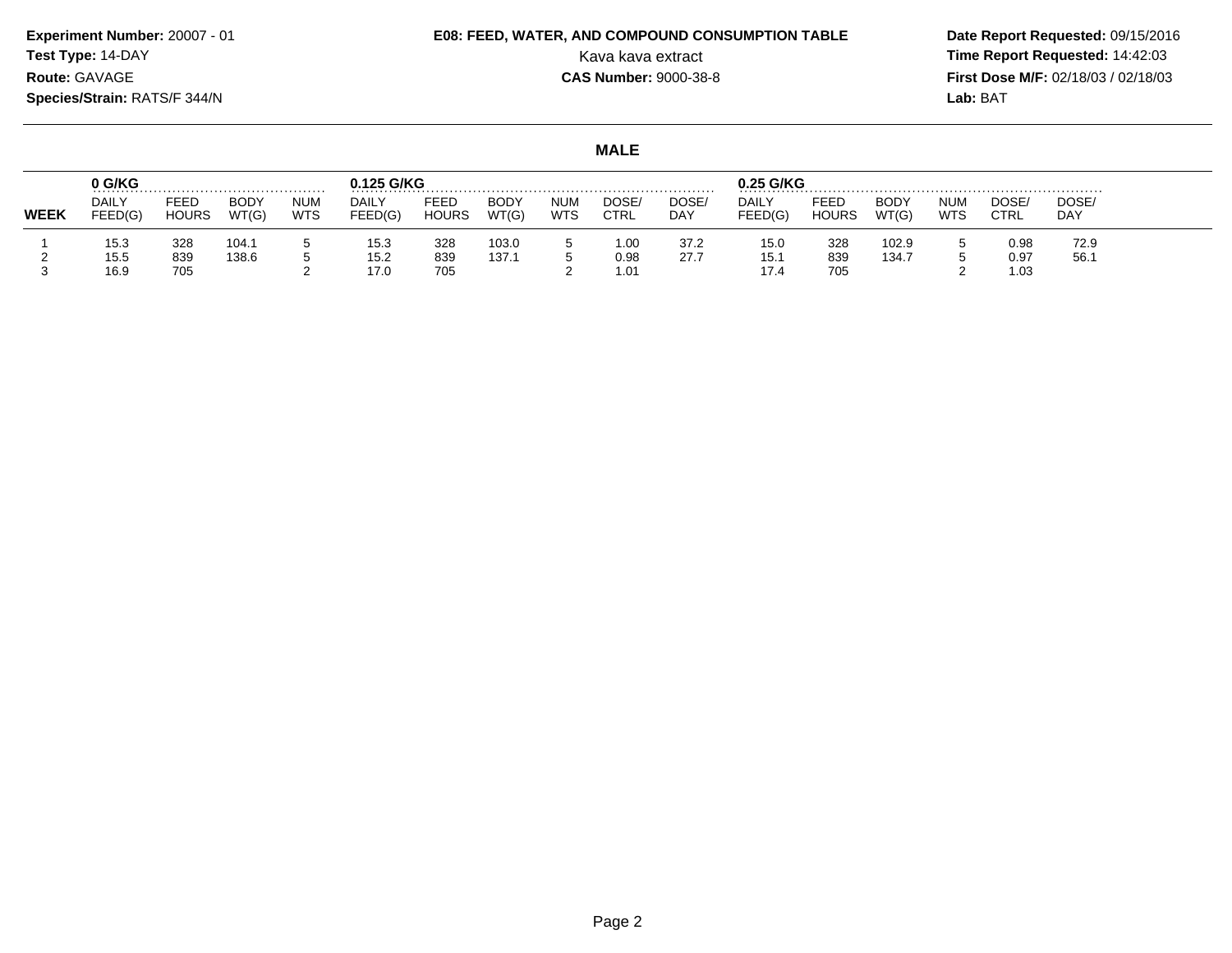## **E08: FEED, WATER, AND COMPOUND CONSUMPTION TABLE**

 **Date Report Requested:** 09/15/2016 Kava kava extract **Time Report Requested:** 14:42:03 **First Dose M/F:** 02/18/03 / 02/18/03 Lab: BAT **Lab:** BAT

#### **MALE**

|             | 0.5 G/KG                |                      |                      |                   |                      |                     | $.0$ G/KG               |                      |                      |                          |                      |                | 2.0 G/KG             |                      |                |                   |                      |                    |
|-------------|-------------------------|----------------------|----------------------|-------------------|----------------------|---------------------|-------------------------|----------------------|----------------------|--------------------------|----------------------|----------------|----------------------|----------------------|----------------|-------------------|----------------------|--------------------|
| <b>WEEK</b> | <b>DAILY</b><br>FEED(G) | FEED<br><b>HOURS</b> | <b>BODY</b><br>WT(G) | NUM<br><b>WTS</b> | DOSE/<br>CTRL        | DOSE/<br><b>DAY</b> | <b>DAILY</b><br>FEED(G) | FEED<br><b>HOURS</b> | <b>BODY</b><br>WT(G) | <b>NUM</b><br><b>WTS</b> | DOSE/<br>CTRL        | DOSE/<br>DAY   | DAILY<br>FEED(G)     | FEED<br><b>HOURS</b> | BODY<br>WT(G)  | num<br><b>WTS</b> | DOSE<br><b>CTRL</b>  | DOSE<br><b>DAY</b> |
|             | 15.1<br>15.1<br>16.5    | 329<br>838<br>705    | 101.8<br>134.5       |                   | 0.99<br>0.97<br>0.98 | 148.4<br>112.3      | 14.9<br>15.8<br>17.1    | 329<br>838<br>705    | 103.2<br>136.7       |                          | 0.97<br>1.02<br>1.01 | 288.9<br>231.2 | 13.8<br>15.0<br>17.3 | 329<br>838<br>705    | 103.7<br>129.9 |                   | 0.90<br>0.97<br>1.02 | 532.3<br>461.9     |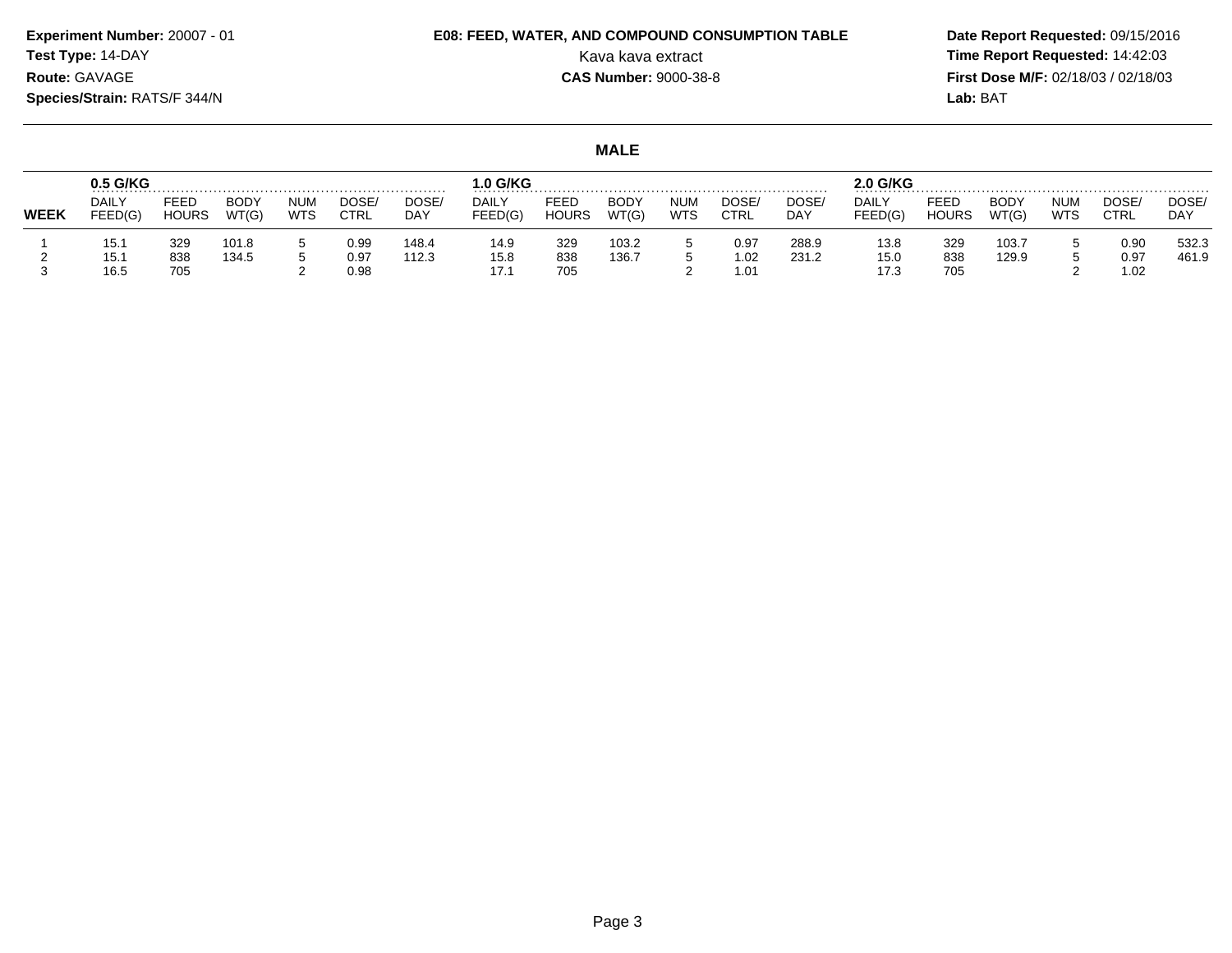**Test Type:** 14-DAY

## **E08: FEED, WATER, AND COMPOUND CONSUMPTION TABLE**

 **Date Report Requested:** 09/15/2016 Kava kava extract **Time Report Requested:** 14:42:03 **First Dose M/F:** 02/18/03 / 02/18/03 Lab: BAT **Lab:** BAT

**MALE**

|             | 0 G/KG                   |                       |                      |                          | 0.125 G/KG        |                              |               |                   |                      |              | 0.25 G/KG                |                       |               |                          |               |                    |
|-------------|--------------------------|-----------------------|----------------------|--------------------------|-------------------|------------------------------|---------------|-------------------|----------------------|--------------|--------------------------|-----------------------|---------------|--------------------------|---------------|--------------------|
| <b>WEEK</b> | <b>DAILY</b><br>WATER(G) | <b>WATER</b><br>HOURS | <b>BODY</b><br>WT(G) | <b>NUM</b><br><b>WTS</b> | DAILY<br>WATER(G) | <b>WATER</b><br><b>HOURS</b> | BODY<br>WT(G) | NUM<br><b>WTS</b> | DOSE.<br><b>CTRL</b> | DOSE/<br>DAY | <b>DAILY</b><br>WATER(G) | WATEF<br><b>HOURS</b> | BODY<br>WT(G) | <b>NUM</b><br><b>WTS</b> | DOSE.<br>CTRL | DOSE<br><b>DAY</b> |
|             | 15.9                     | 328                   | 104.1                |                          | 15.9              | 328                          | 103.0         |                   | 1.00                 | 38.6         | 14.1                     | 328                   | 102.9         |                          | 0.89          | 68.5               |
|             | 16.8<br>19.5             | 839<br>226            | 138.6                |                          | 17.3<br>19.1      | 839<br>705                   | 137.1         |                   | 1.03<br>0.98         | 31.5         | 16.6<br>18.7             | 839<br>705            | 134.7         |                          | 0.99<br>0.96  | 61.6               |

**Experiment Number:** 20007 - 01**Route:** GAVAGE

**Species/Strain:** RATS/F 344/N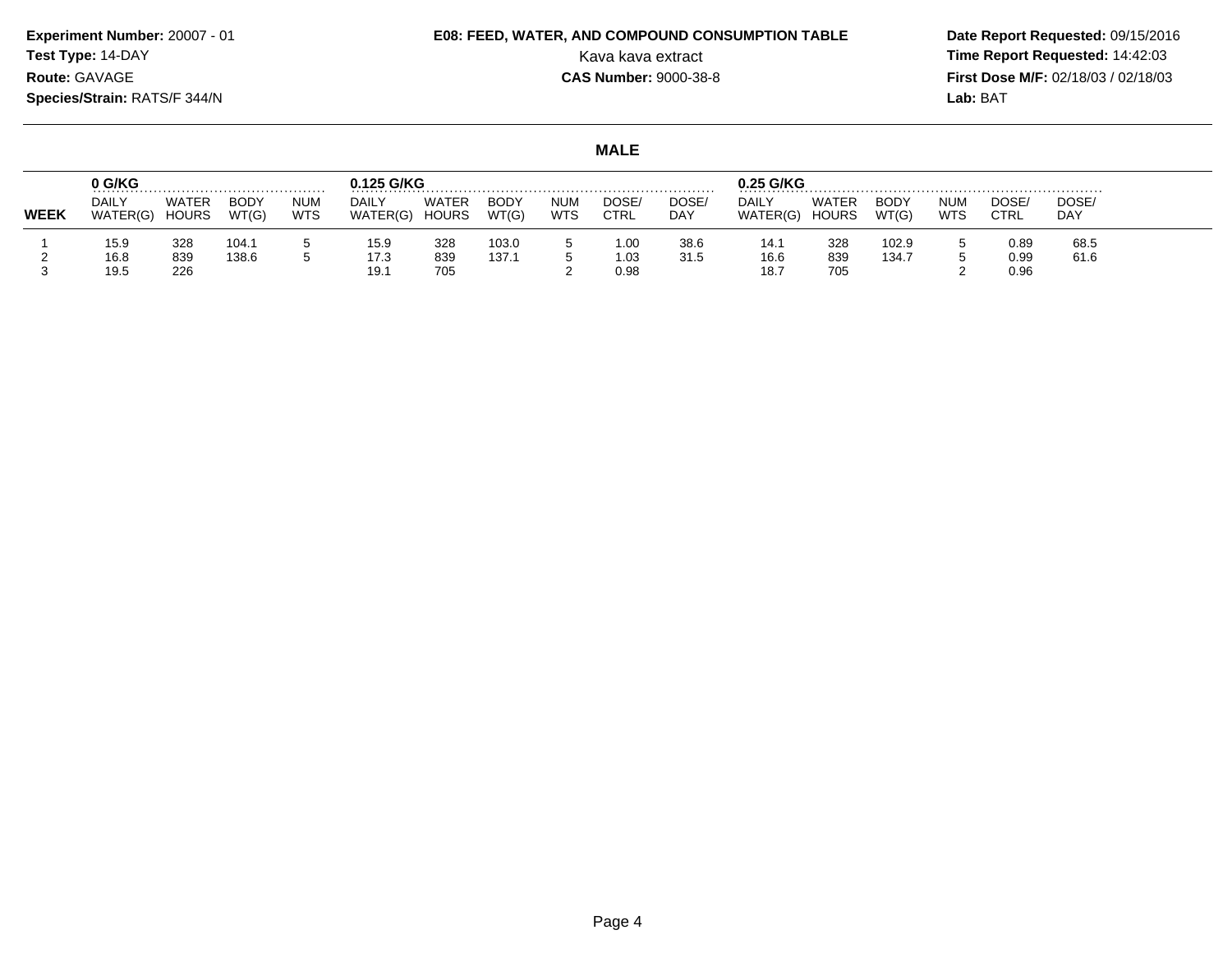## **E08: FEED, WATER, AND COMPOUND CONSUMPTION TABLE**

 **Date Report Requested:** 09/15/2016 Kava kava extract **Time Report Requested:** 14:42:03 **First Dose M/F:** 02/18/03 / 02/18/03<br>Lab: BAT **Lab:** BAT

#### **MALE**

|             | 0.5 G/KG                 |                       |                      |                   |               |                     | $.0$ G/KG                |                       |                      |                   |                      | .              | .o G/KG           |                       |               |            |               |                    |
|-------------|--------------------------|-----------------------|----------------------|-------------------|---------------|---------------------|--------------------------|-----------------------|----------------------|-------------------|----------------------|----------------|-------------------|-----------------------|---------------|------------|---------------|--------------------|
| <b>WEEK</b> | <b>DAILY</b><br>WATER(G) | WATER<br><b>HOURS</b> | <b>BODY</b><br>WT(G) | NUM<br><b>WTS</b> | DOSE/<br>CTRL | DOSE/<br><b>DAY</b> | <b>DAILY</b><br>WATER(G) | WATER<br><b>HOURS</b> | <b>BODY</b><br>WT(G) | <b>NUM</b><br>WTS | DOSE/<br><b>CTRL</b> | DOSE/<br>DAY   | DAILY<br>WATER(G) | WATER<br><b>HOURS</b> | BODY<br>WT(G) | num<br>WTS | DOSE.<br>CTRL | DOSE<br><b>DAY</b> |
|             | 15.2<br>16.3             | 329<br>838            | 101.8<br>134.5       |                   | 0.96<br>ა.97  | 149.3<br>121.2      | 13.8<br>16.6             | 329<br>838            | 103.2<br>136.7       |                   | 0.87<br>0.99         | 267.5<br>242.9 | 15.4<br>17.4      | 329<br>838            | 103.<br>129.9 |            | 0.97<br>1.04  | 594.0<br>535.8     |
|             | ı <i>ı</i> .             | 705                   |                      |                   | 0.88          |                     | 18.3                     | 705                   |                      |                   | 0.94                 |                | 19.3              | 705                   |               |            | 0.99          |                    |

\*\*\*END OF MALES\*\*\*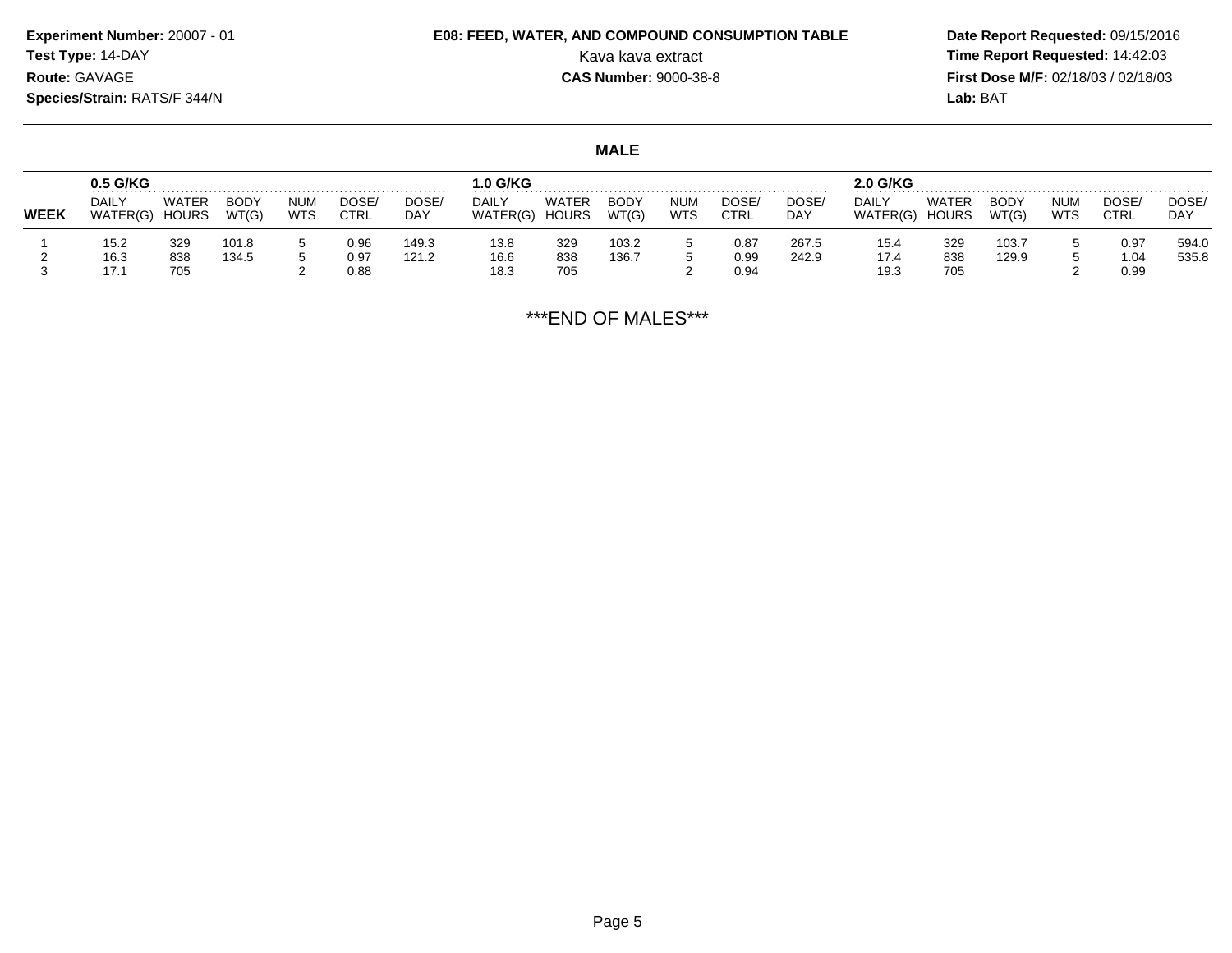**Experiment Number:** 20007 - 01**Test Type:** 14-DAY**Route:** GAVAGE

#### **Species/Strain:** RATS/F 344/N

**E08: FEED, WATER, AND COMPOUND CONSUMPTION TABLE**

 **Date Report Requested:** 09/15/2016 Kava kava extract **Time Report Requested:** 14:42:03 **First Dose M/F:** 02/18/03 / 02/18/03 Lab: BAT

|             | 0 G/KG           |                      |               |                          | 0.125 G/KG              |                      |                      |                          |               |              | 0.25 G/KG               |                             |               |                          |               |                     |
|-------------|------------------|----------------------|---------------|--------------------------|-------------------------|----------------------|----------------------|--------------------------|---------------|--------------|-------------------------|-----------------------------|---------------|--------------------------|---------------|---------------------|
| <b>WEEK</b> | DAILY<br>FEED(G) | FEED<br><b>HOURS</b> | BODY<br>WT(G) | <b>NUM</b><br><b>WTS</b> | <b>DAILY</b><br>FEED(G) | FEED<br><b>HOURS</b> | <b>BODY</b><br>WT(G) | <b>NUM</b><br><b>WTS</b> | DOSE/<br>CTRL | DOSE/<br>DAY | <b>DAILY</b><br>FEED(G) | <b>FEED</b><br><b>HOURS</b> | BODY<br>WT(G) | <b>NUM</b><br><b>WTS</b> | DOSE/<br>CTRL | DOSE/<br><b>DAY</b> |
|             | 11.9             | 327                  | 96.1          |                          | 12.0                    | 327                  | 96.5                 |                          | 1.01          | 31.1         | 12.0                    | 327                         | 96.0          |                          | 1.01          | 62.5                |
|             | 10.9<br>11.4     | 840<br>706           | 111.9         |                          | 10.9<br>11.8            | 840<br>706           | 115.5                |                          | 1.00<br>1.04  | 23.6         | 11.2<br>11.4            | 839<br>706                  | 115.0         |                          | 1.03<br>1.00  | 48.7                |

| <b>Species/Strain: RATS/F 344/N</b> |      |             |            |            |      |             |            |               |       |              |      |             |            | Lab: BAT  |
|-------------------------------------|------|-------------|------------|------------|------|-------------|------------|---------------|-------|--------------|------|-------------|------------|-----------|
|                                     |      |             |            |            |      |             |            | <b>FEMALE</b> |       |              |      |             |            |           |
| 0 G/KG                              |      |             |            | 0.125 G/KG |      |             |            |               |       | 0.25 G/KG    |      |             |            |           |
| <b>DAILY</b>                        | FEED | <b>BODY</b> | <b>NUM</b> | DAILY      | FEED | <b>BODY</b> | <b>NUM</b> | DOSE/         | DOSE. | <b>DAILY</b> | FEED | <b>BODY</b> | <b>NUM</b> | <b>DC</b> |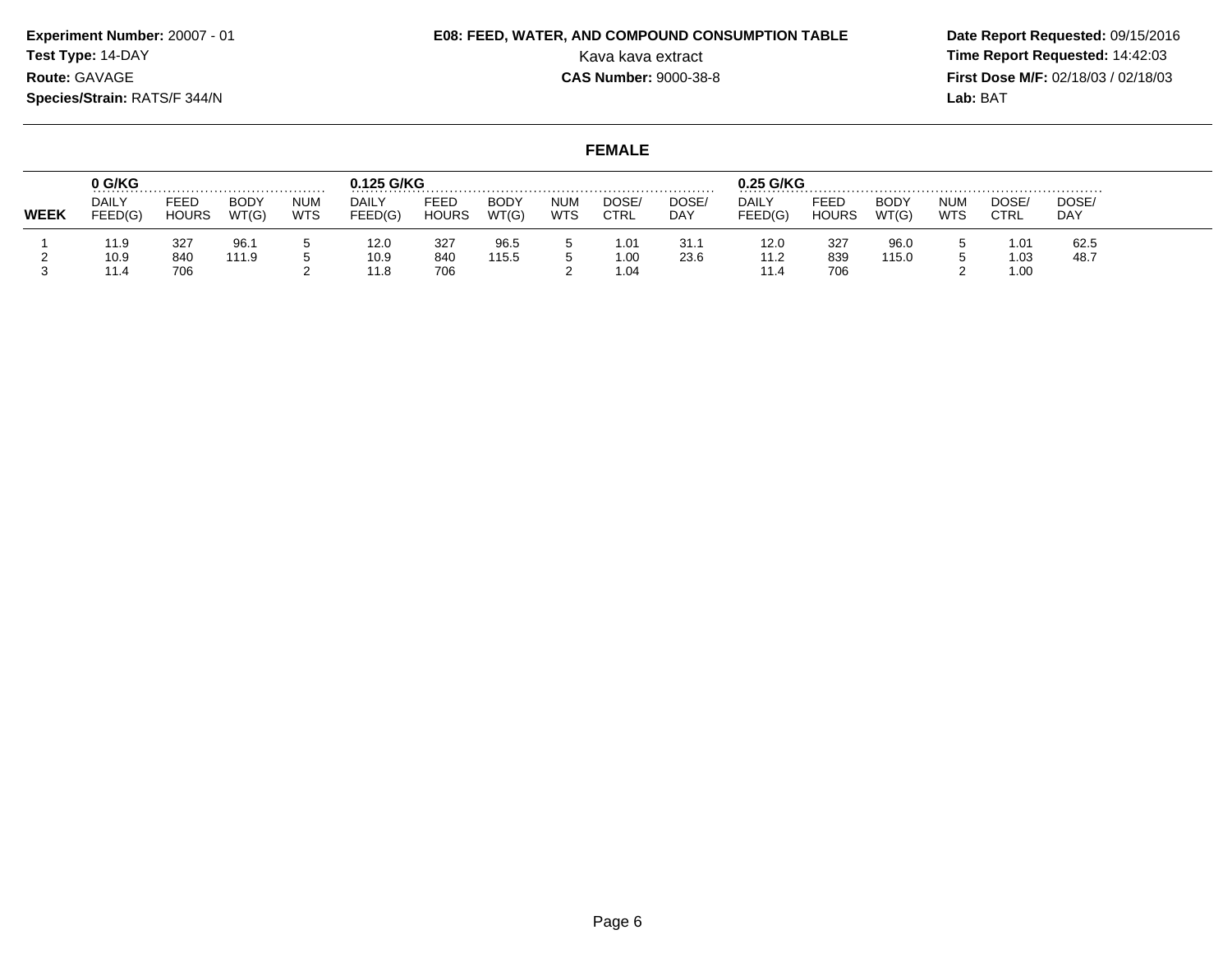## **E08: FEED, WATER, AND COMPOUND CONSUMPTION TABLE**

 **Date Report Requested:** 09/15/2016 Kava kava extract **Time Report Requested:** 14:42:03 **First Dose M/F:** 02/18/03 / 02/18/03 Lab: BAT **Lab:** BAT

**FEMALE**

|             | $0.5$ G/KG              |                      |                      |                   |                       |               | .0 G/KG              |                      |               |                          |                      |                | 2.0 G/KG            |                      |                      |                          |                            |                |
|-------------|-------------------------|----------------------|----------------------|-------------------|-----------------------|---------------|----------------------|----------------------|---------------|--------------------------|----------------------|----------------|---------------------|----------------------|----------------------|--------------------------|----------------------------|----------------|
| <b>WEEK</b> | <b>DAILY</b><br>FEED(G) | FEED<br><b>HOURS</b> | <b>BODY</b><br>WT(G) | <b>NUM</b><br>WTS | DOSE/<br>CTRL         | DOSE/<br>DAY  | DAILY<br>FEED(G)     | FEED<br><b>HOURS</b> | BODY<br>WT(G) | <b>NUM</b><br><b>WTS</b> | DOSE/<br>CTRL        | DOSE/<br>DAY   | DAIL'<br>FEED(G)    | FEED<br><b>HOURS</b> | <b>BODY</b><br>WT(G) | <b>NUM</b><br><b>WTS</b> | <b>DOSE</b><br><b>CTRL</b> | DOSE<br>DAY    |
|             | 12.2<br>11.4<br>11.4    | 327<br>839<br>706    | 96.5<br>115.2        |                   | 1.03<br>05. ا<br>1.00 | 126.4<br>99.0 | 11.8<br>11.5<br>11.9 | 328<br>839<br>706    | 97.4<br>115.0 |                          | 0.99<br>1.06<br>1.04 | 242.3<br>200.0 | 6.6<br>11.3<br>12.6 | 307<br>671<br>565    | 96.7<br>106.3        |                          | 0.55<br>1.04<br>1.11       | 272.9<br>425.2 |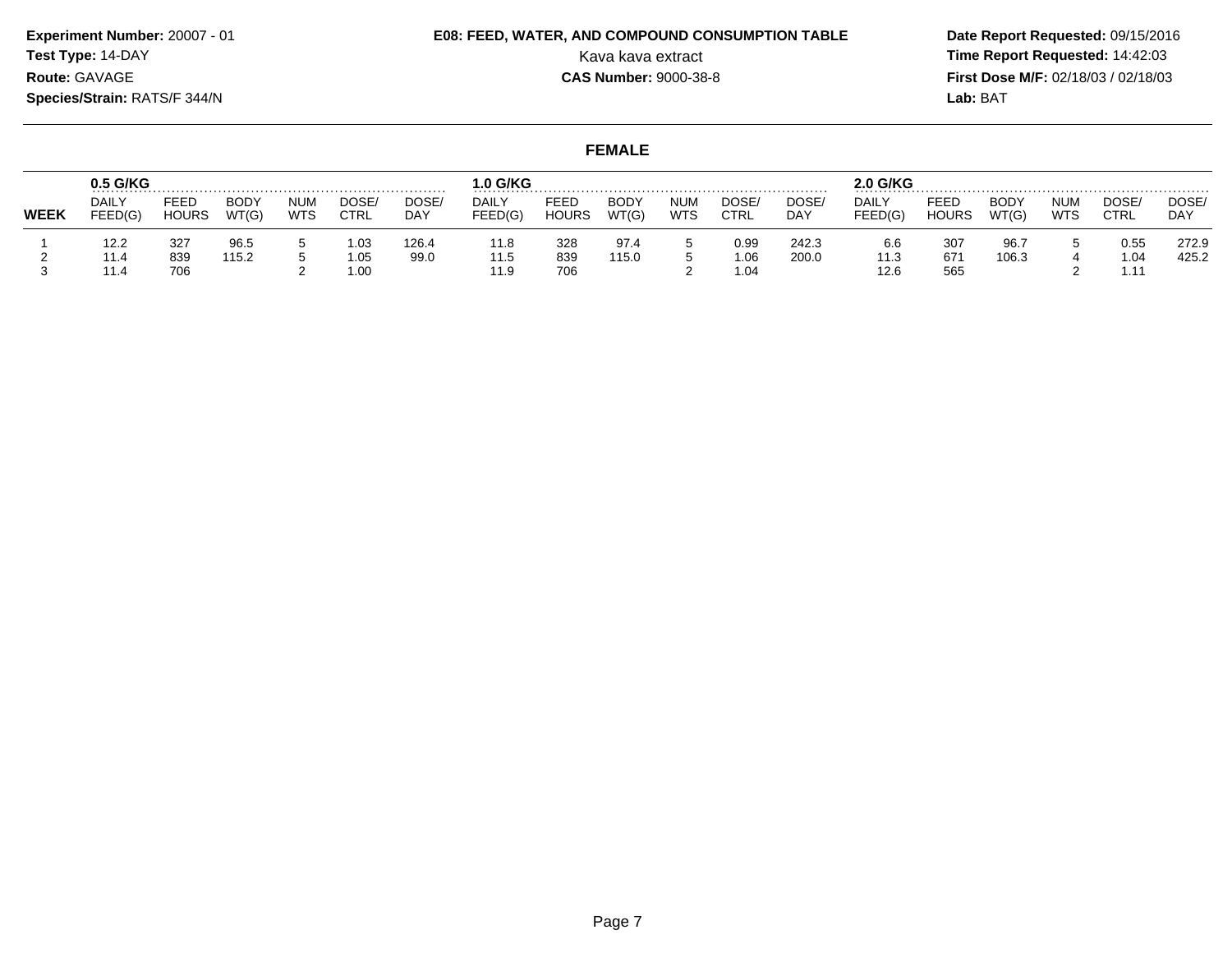**Experiment Number:** 20007 - 01**Test Type:** 14-DAY**Route:** GAVAGE

## **E08: FEED, WATER, AND COMPOUND CONSUMPTION TABLE**

 **Date Report Requested:** 09/15/2016 Kava kava extract **Time Report Requested:** 14:42:03 **First Dose M/F:** 02/18/03 / 02/18/03 Lab: BAT **Lab:** BAT

**Species/Strain:** RATS/F 344/N

### **FEMALE**

|             | 0 G/KG                   |                              |                      |                          | 0.125 G/KG<br>.   |                       |                      |                          |               |              | 0.25 G/KG                |                              |                      |                          |               |             |
|-------------|--------------------------|------------------------------|----------------------|--------------------------|-------------------|-----------------------|----------------------|--------------------------|---------------|--------------|--------------------------|------------------------------|----------------------|--------------------------|---------------|-------------|
| <b>WEEK</b> | <b>DAILY</b><br>WATER(G) | <b>WATER</b><br><b>HOURS</b> | <b>BODY</b><br>WT(G) | <b>NUM</b><br><b>WTS</b> | DAILY<br>WATER(G) | WATER<br><b>HOURS</b> | <b>BODY</b><br>WT(G) | <b>NUM</b><br><b>WTS</b> | DOSE/<br>CTRL | DOSE/<br>DAY | <b>DAILY</b><br>WATER(G) | <b>WATER</b><br><b>HOURS</b> | <b>BODY</b><br>WT(G) | <b>NUM</b><br><b>WTS</b> | DOSE.<br>CTRL | DOSE<br>DAY |
|             | 13.3                     | 327                          | 96.1                 |                          | 13.8              | 327                   | 96.5                 |                          | 1.04          | 35.7         | 13.0                     | 327                          | 96.0                 |                          | 0.98          | 67.7        |
|             | 12.6<br>13.1             | 840<br>706                   | 111.9                |                          | 13.4<br>14.3      | 840<br>706            | 115.5                |                          | 0.06<br>1.09  | 29.0         | 13.7<br>15.7             | 839<br>706                   | 115.0                |                          | 1.09<br>1.15  | 59.6        |